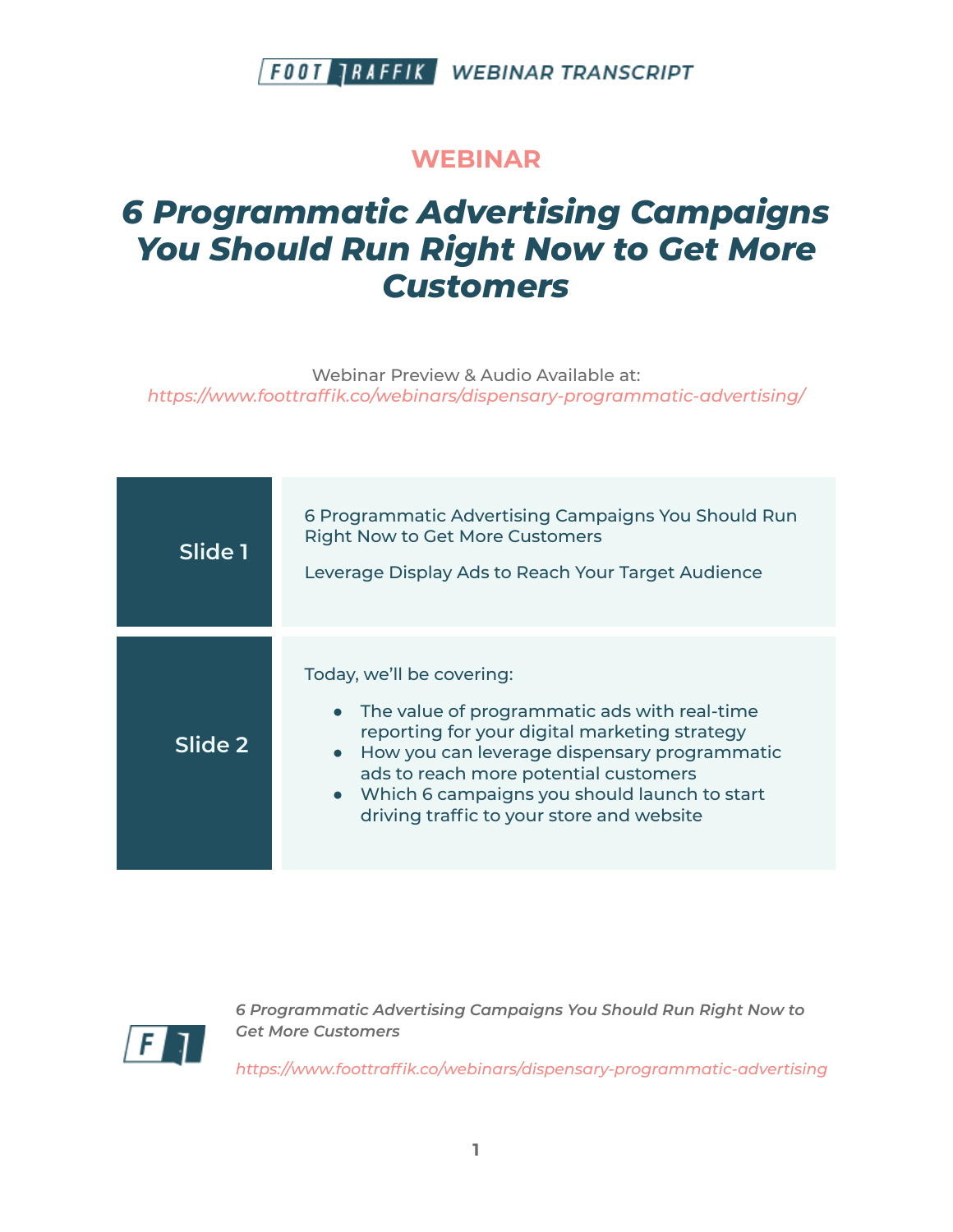| Slide 3 | My name is Eduardo Silva. I'm the VP of Sales here at<br>Foottraffik, and I'm really excited to be sharing this<br>information with you today.                                                                                                                                                                                                                                                                                                                                                                                                   |
|---------|--------------------------------------------------------------------------------------------------------------------------------------------------------------------------------------------------------------------------------------------------------------------------------------------------------------------------------------------------------------------------------------------------------------------------------------------------------------------------------------------------------------------------------------------------|
| Slide 4 | Foottraffik is a digital advertising and analytics agency.<br>We've been in business for over five years now, exclusively<br>focused on dispensaries and delivery services within<br>North America. We're really excited to be helping advance<br>our industry forward.                                                                                                                                                                                                                                                                          |
| Slide 5 | A couple of housekeeping items before we get started.<br>If you have your cell phones on you, please put them<br>facing down on your desk or mute them. We are going to<br>be covering a lot of information in a very short window of<br>time and it helps to retain focus.<br>Familiarize yourself with the Zoom interface. If you haven't<br>become a master at Zoom yet, if you go to the bottom of<br>your screen there is a Q&A button. We do have<br>moderators with us today that will be addressing<br>questions throughout the webinar. |
| Slide 6 | In simple terms, programmatic advertising is the<br>automated buying of digital ads. It's the actual process or<br>method for securing ad space. When I talk about<br>automated in this sense, I mean that instead of hashing                                                                                                                                                                                                                                                                                                                    |



*6 Programmatic Advertising Campaigns You Should Run Right Now to Get More Customers*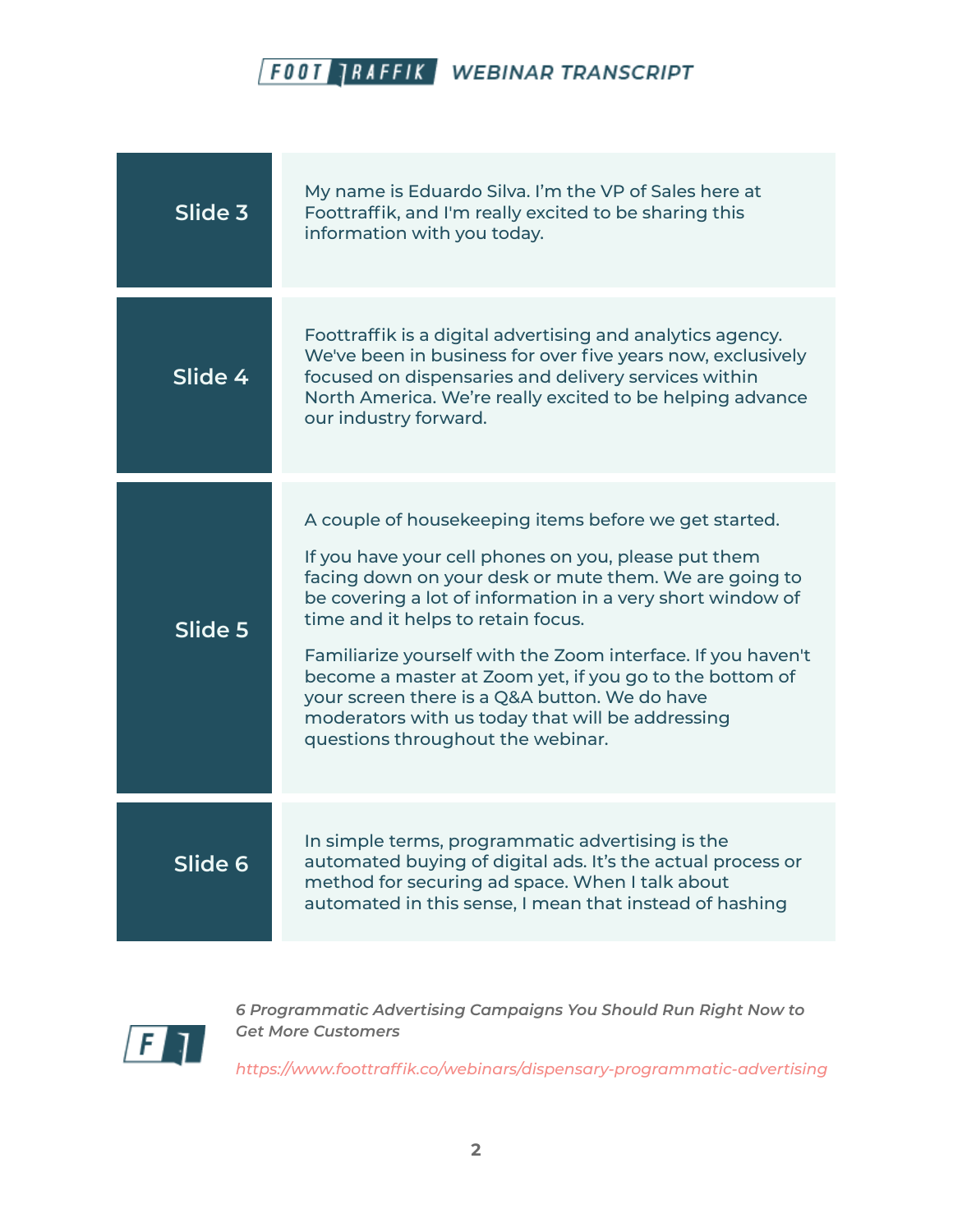things out with individual publishers, buyers can submit bids in real-time via a programmatic ads platform and have their ads show up live within seconds.

Of course, this isn't how it always used to be. Programmatic advertising has really simplified the process and revolutionized the advertising marketplace by making it much quicker and easier for businesses to get their ads in front of the people who are most likely to respond to them.

Programmatic advertising is faster and more efficient than traditional ad buying methods, and more businesses and agencies are taking advantage of it than ever before. In fact, it's estimated that over \$155 billion will be spent on programmatic advertising in 2021 – nearly double the amount spent in 2017.

We often get caught up with the name "programmatic advertising" and think that it's something confusing, but here's the thing—you've seen thousands of these types of ads.

Let's say you scrolled through the CNN app this morning and then read a news story. Each of their stories has multiple programmatic display ads sprinkled throughout. Or maybe you did some sudoku while waiting for your coffee to finish brewing. Right at the bottom of the app, there was probably a banner ad. Now, imagine how many ads you've seen on various websites, apps, and even YouTube videos over the last week. Hundreds, if not thousands of ads if you're a typical media consumer.

What if your dispensary could secure that reach? Imagine how many people you could get your ads in front of.



*6 Programmatic Advertising Campaigns You Should Run Right Now to Get More Customers*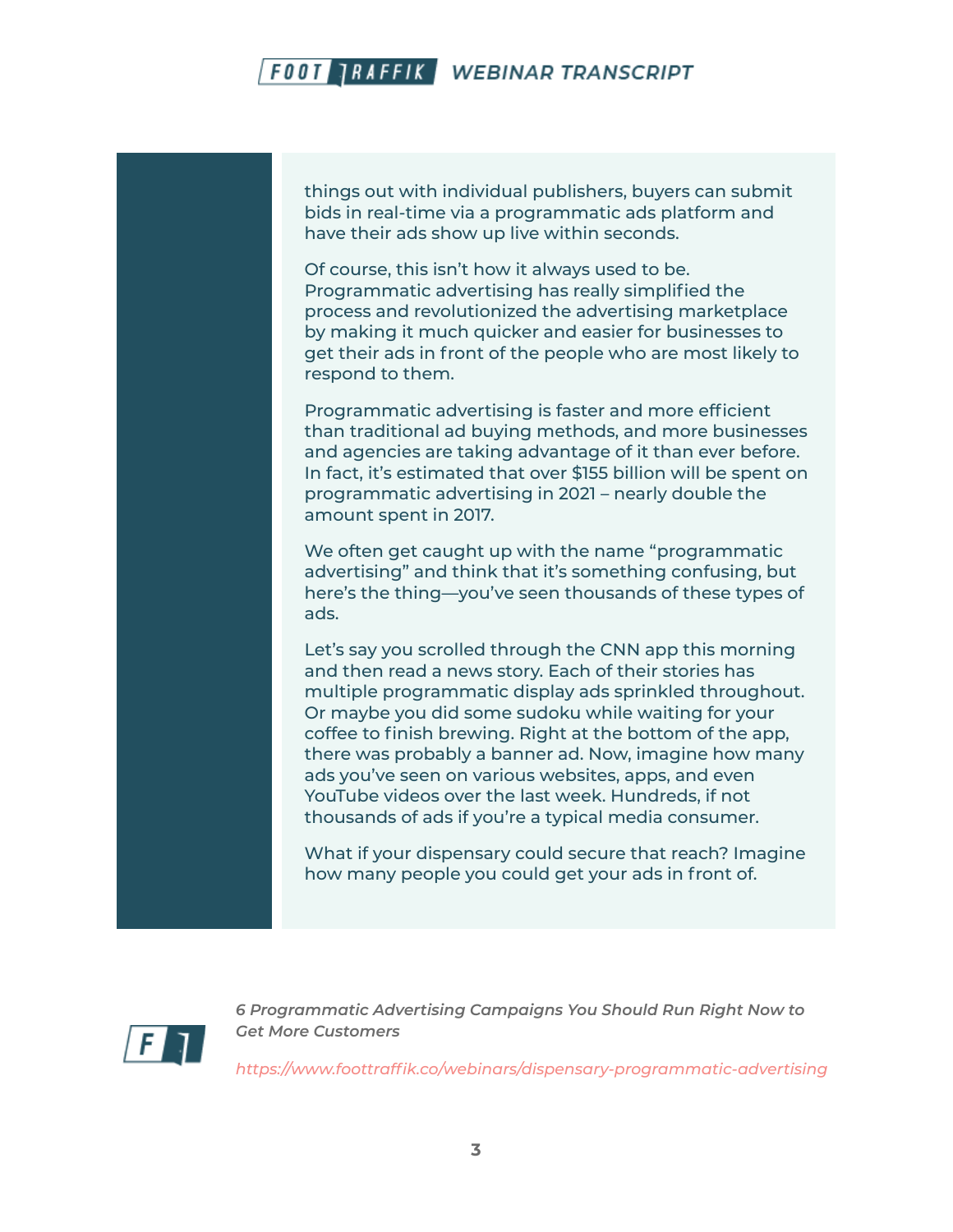Thankfully, programmatic advertising is available to dispensaries and they provide you with the chance to catch the attention of new customers and to get current customers to shop again. You can create eye-catching ads that stop people from scrolling and get them to click through to your menu and place an order. And here's the kicker—because of that automation in the buying process—this is easier to do than ever before as long as you have a talented cannabis tech and advertising agency to partner with. Now, before we talk more about the benefits of programmatic ads, I'm going to mention one big one up front so that we can say goodbye to the elephant in the room. If you're concerned about compliance—don't be. Programmatic ads are a compliant way of reaching your audience. Yes, there are limitations in some places, but as long as you abide by those rules, most dispensaries can run programmatic ads. There is just one state that I can think of that severely restricts the use of geographic data for advertising, which is crucial for these ads, and that is the state of Colorado. Other states require that you share your license number or that you refrain from sharing the benefits of cannabis in your ads. Those things are easy to do and they won't impact the effectiveness of your ads. **Slide 7** Ok, so we know these ads are compliant as long as you follow your state's advertising regulations, but the

benefits don't stop there. These ad-types are quicker to launch; they have a large, compliant audience reach when you work with a skilled agency; they provide you with



*6 Programmatic Advertising Campaigns You Should Run Right Now to Get More Customers*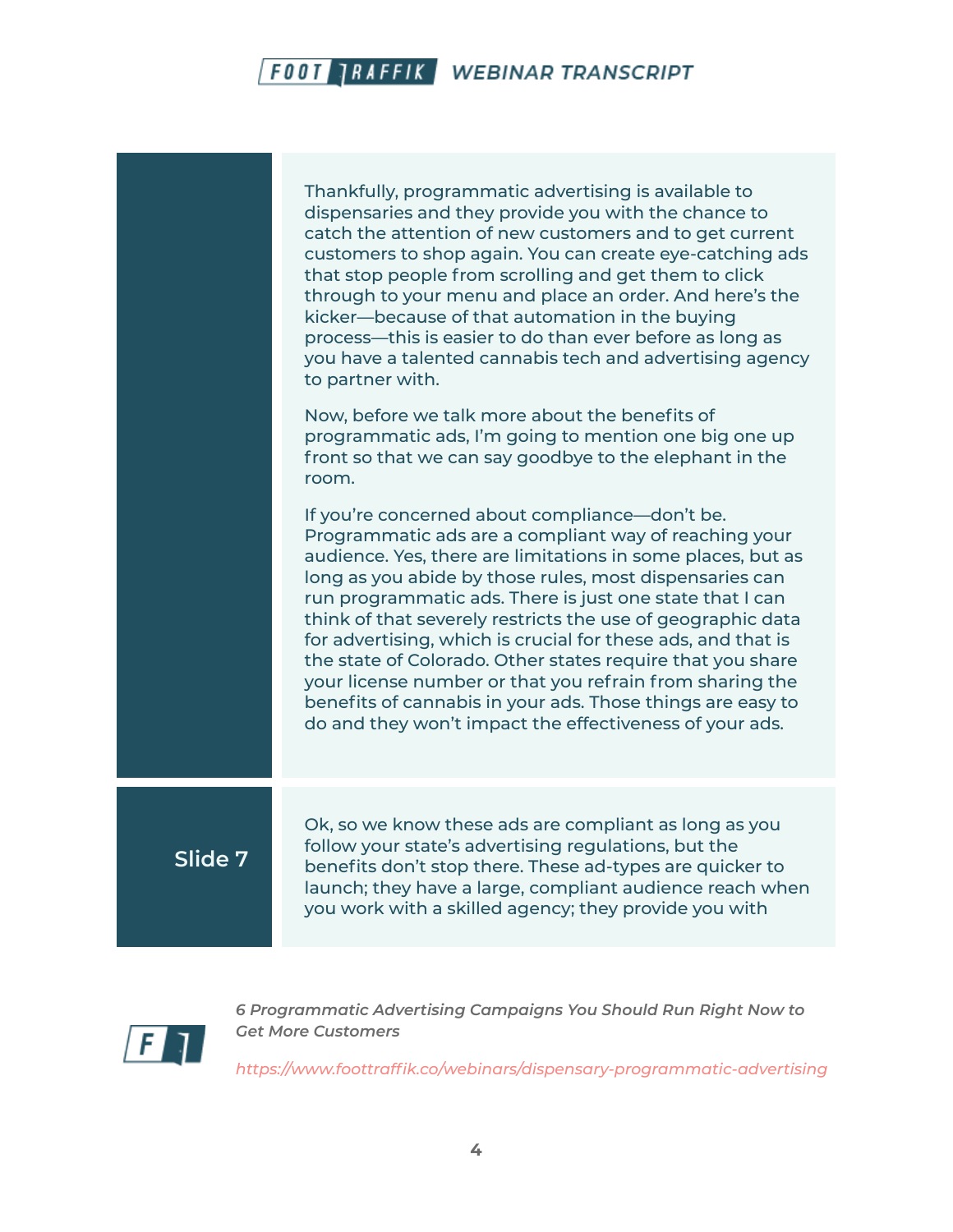multiple targeting options to create a variety of campaign types; and they also allow you to retarget across devices. And then there's the kicker: real-time, accurate reporting.

I'm going to dive into each of those benefits now so you can really see how valuable they are and make a better determination about whether these types of ads will help you reach your goals.

First: they're fast. So how does programmatic advertising work so quickly? Well, instead of negotiating with publishers for ad space the old-fashioned way, programmatic advertising uses AI and machine learning to make better decisions about where to show ads and who to show them to.

Second: For these ads to work well, you need to have a large audience that you can reach. Now, we're in a very unique industry. We need to be marketing to people who are of-age and who want to use cannabis.

Our ad network allows us to reach millions of individuals across the nation and serve them dispensary ads. We have the customer data and can leverage it to determine who to show an ad to and when to show it to them. This is crucial for making effective ads that actually lead to people placing orders.

Third: Targeting. The data I just mentioned can be used to effectively segment customers into smaller groups based on common factors such as demographics, interests, and behavior.

Segmentation allows advertisers to target audiences that are more likely to respond well to their ads, maximizing efficiency and minimizing waste in the process.



*6 Programmatic Advertising Campaigns You Should Run Right Now to Get More Customers*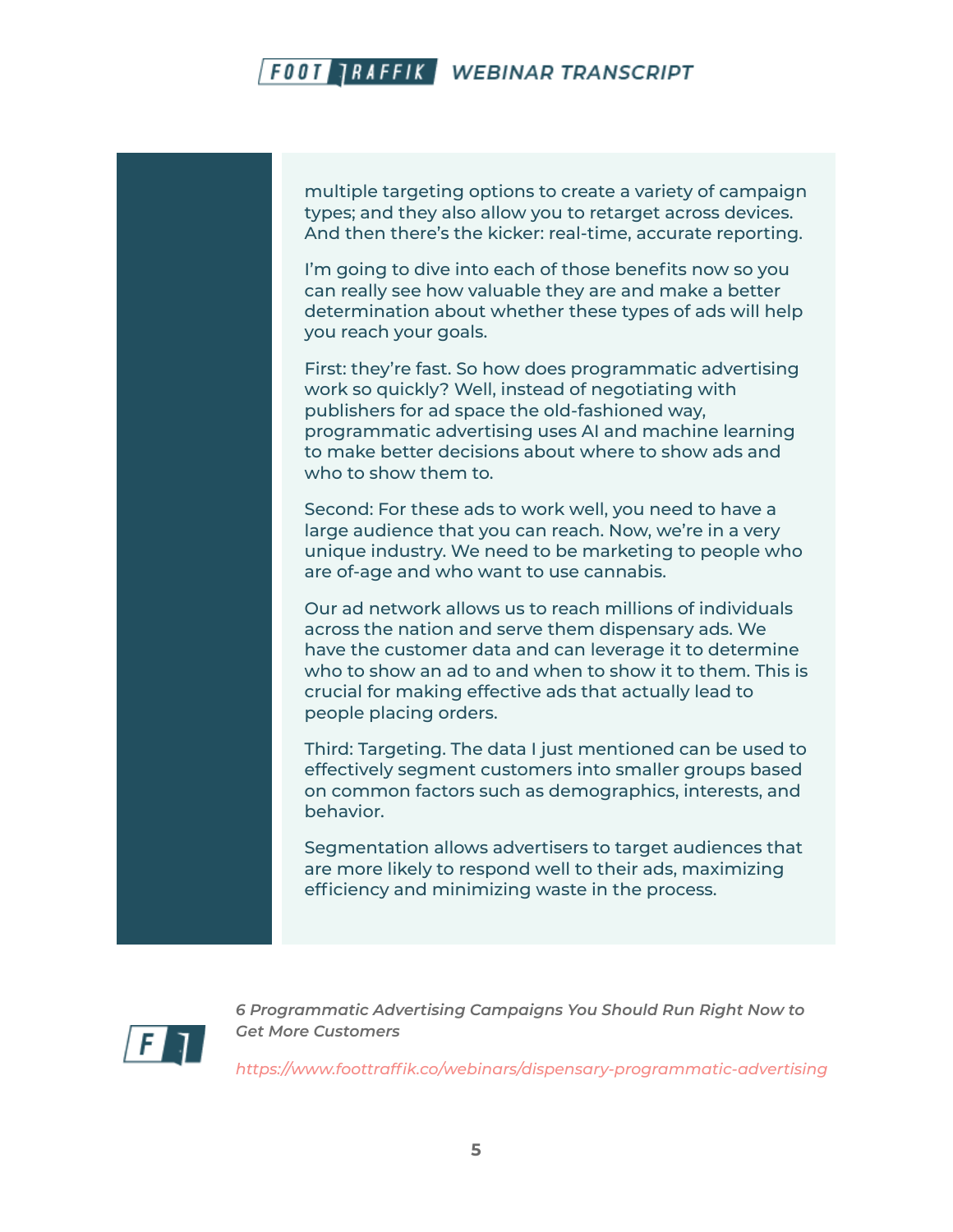So basically, you want to be segmenting based on a variety of factors like age, location, and interests to best reach your target audience. This will help ensure that the right people are seeing your ads and increase the chances that they'll buy from you.

Programmatic advertising relies on databases of customer data to automate better ad-buying decisions. This living database is connected to audience devices, households, purchases, places of work, frequently visited websites, frequently visited locations, and much more. This data is then leveraged to identify the people who are most likely to convert, as well as to identify look-a-like audiences. These may be people who display similar shopping patterns, display similar behaviors, or that show interest in similar products. Your ads will only be as good as the data you have, so finding a robust network is crucial.

One more point about targeting: when you do it right, click-through rates can be as much as 5x higher than normal prospecting ads. Now, this isn't a promise or a guarantee. The reason these ads have a higher click rate is because of careful planning. Having a team that understands how to get the most from programmatic advertising strategies can help you create and run ads that get noticed and drive sales.

Better ad targeting means less money wasted showing ads to people who are unlikely to be interested in your products or services. Instead of casting a wide net, targeting lets you spend your marketing dollars more efficiently by focusing on specific geographic areas where potential customers may be concentrated.

If a consumer sees an ad when they are far away, they



*6 Programmatic Advertising Campaigns You Should Run Right Now to Get More Customers*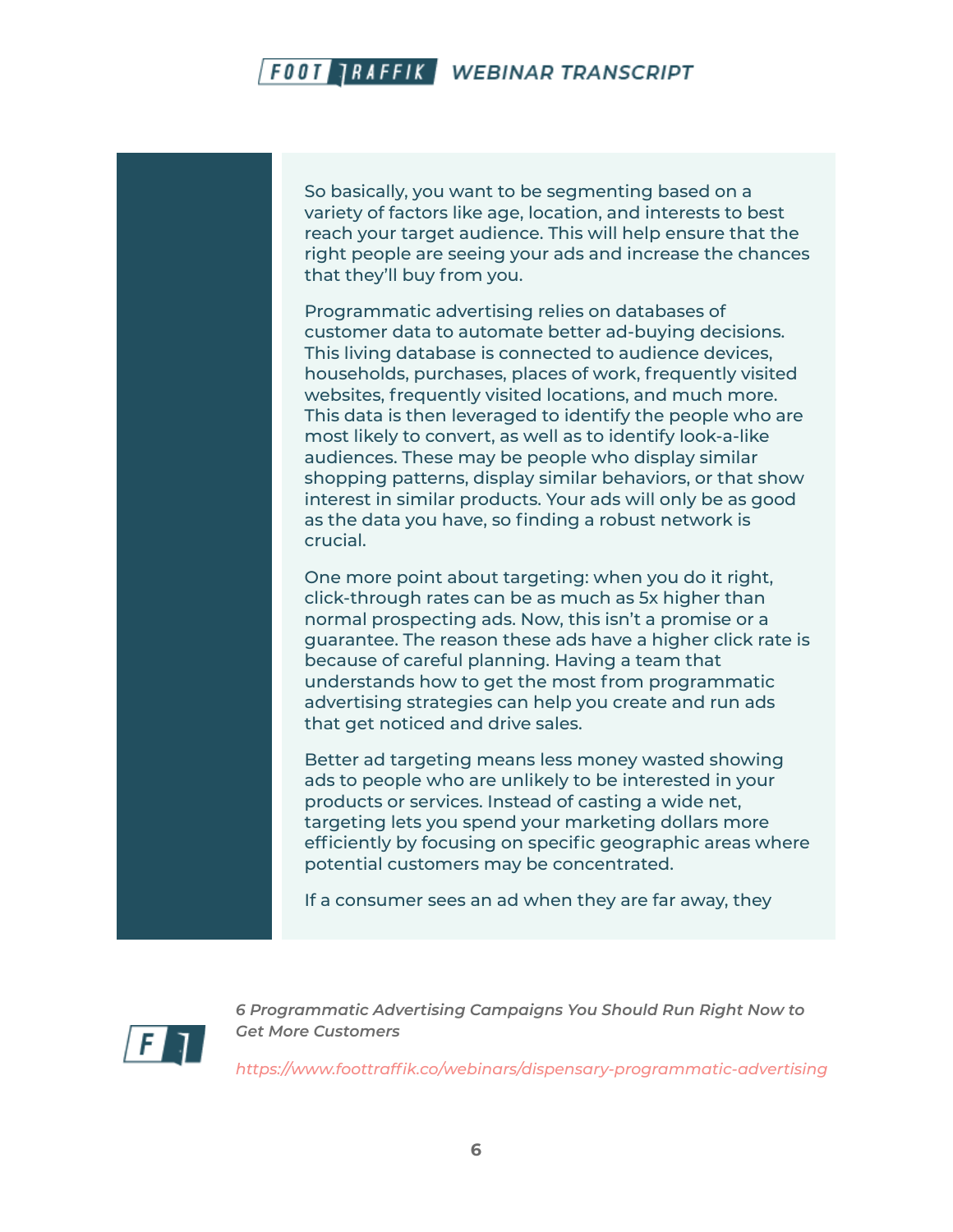|         | may consider purchasing or learning more later. However,<br>if a potential customer sees an ad when they are nearby,<br>they are more likely to convert and to do so more quickly.                                                                                                                                                                                                                                                                                             |
|---------|--------------------------------------------------------------------------------------------------------------------------------------------------------------------------------------------------------------------------------------------------------------------------------------------------------------------------------------------------------------------------------------------------------------------------------------------------------------------------------|
|         | Simply by targeting your ads to someone's geographic<br>location, you are more likely to show them something<br>relevant and less likely to throw away valuable marketing<br>dollars on ads that won't get clicked.                                                                                                                                                                                                                                                            |
|         | Fourth: Cross-device targeting. Have you ever shopped for<br>something on your laptop and then seen ads for it on your<br>smartphone? That's possible because of cross-device<br>targeting. Basically, it's the ability to recognize that a set<br>number of devices belong to one individual so that you<br>can offer target ads across their different devices. This<br>really helps keep you top of mind, which in this business is<br>really important for getting a sale. |
|         | And finally, the fifth benefit I want to cover is reporting.<br>Programmatic ads allow for real-time reporting so you<br>can see whether your ads are actually working and<br>getting people to buy from you. If you can't measure it,<br>you can't manage it.                                                                                                                                                                                                                 |
|         | By implementing ads with reporting, you can make<br>changes that will allow you to create even more effective<br>ads and boost your revenue.                                                                                                                                                                                                                                                                                                                                   |
|         | So what kinds of ads can you run this way?                                                                                                                                                                                                                                                                                                                                                                                                                                     |
| Slide 8 | We offer display ads, native ads, and video ads under<br>programmatic.                                                                                                                                                                                                                                                                                                                                                                                                         |
|         | Display ads are graphic ads that can appear on websites                                                                                                                                                                                                                                                                                                                                                                                                                        |
|         |                                                                                                                                                                                                                                                                                                                                                                                                                                                                                |



*6 Programmatic Advertising Campaigns You Should Run Right Now to Get More Customers*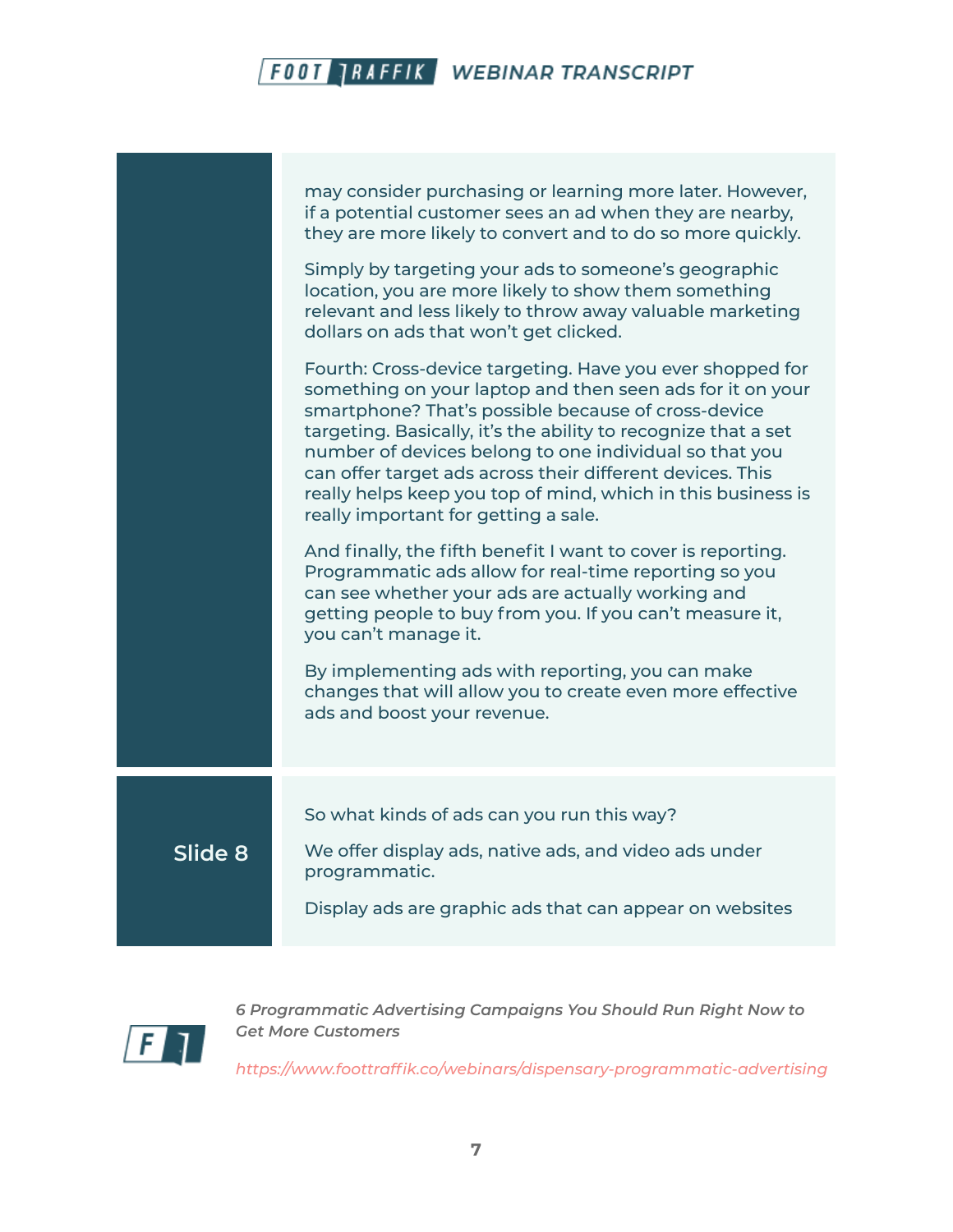

and apps. They come in a variety of sizes, like banner ads. Native ads mimic the style of where they're placed. Basically, they match the app or website they go on so they aren't seen as obvious ads. Video ads run on sites like YouTube, these are interruptive video. They can also be OTT or over-the-top video ads which run on smart TVs as opposed to FCC-regulated broadcast channels. During our strategy session, we can help you determine which types of ads may work best for your specific goals. No cookie-cutter strategies here—we want to make sure that you launch ads that will work well in your market and get you the sales you deserve. Now, you can launch these ads and have them go flat because you chose the wrong programmatic ad seller. You need to find out how large their cannabis or CBD audience already is, or else you may end up spending a bunch on ads that don't generate clicks. Through our tech, we are able to reach millions of cannabis customers. We have pixels on their devices and can also use them to build look-a-like audiences to reach even more canna-curious consumers. This means you don't have to guess whether people are interested in your products, you'll know, and you'll be able to target them more effectively. **Slide 9** Here's a case study for a multi-location retail chain based out of the New England region that uses our



*6 Programmatic Advertising Campaigns You Should Run Right Now to Get More Customers*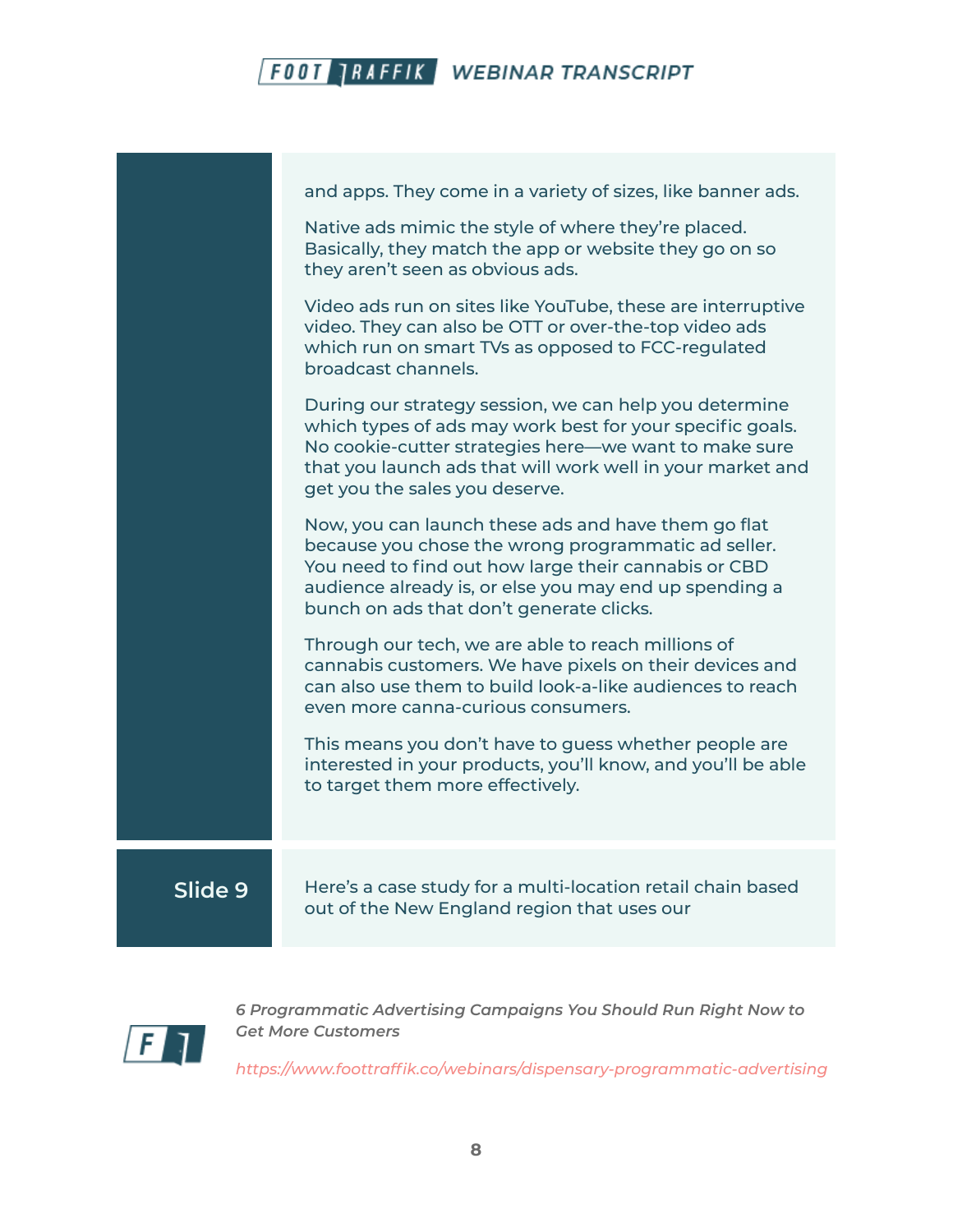programmatic ads network. They invested \$44,086 in display ads for Q1 of this year to continue to drive business to their shops. Their investment resulted in 177 store visits to their dispensaries and 20,255 online orders. This generated one million dollars in revenue, with a return on ad spend of \$26. Their cost per acquisition was \$2.18. Their investment has paid off many times over. **Slide 10** Pretty great numbers, right? But now I bet you're wondering just where their ads showed up. Now, because we are audience-focused and want to get ads in front of interested of-age people, you'll notice that these sites serve a variety of adult audiences. The publishers here have numerous outlets so that we can actually reach millions of adults interested in cannabis across the US and Canada. Take a look at these logos—this is only a small representation of the publishers where our ads appear. In all probability, your target audience is visiting at least one of our publishers. I know that I alone go to at least one of these sites almost daily, and that doesn't include the long list of publishers whose logos aren't up on this slide. Our large network of millions of cannabis-friendly websites and apps that allow us to advertise to over 150 million devices. That includes both THC and CBD consumers across the country who are interested in hearing more from dispensaries.



*6 Programmatic Advertising Campaigns You Should Run Right Now to Get More Customers*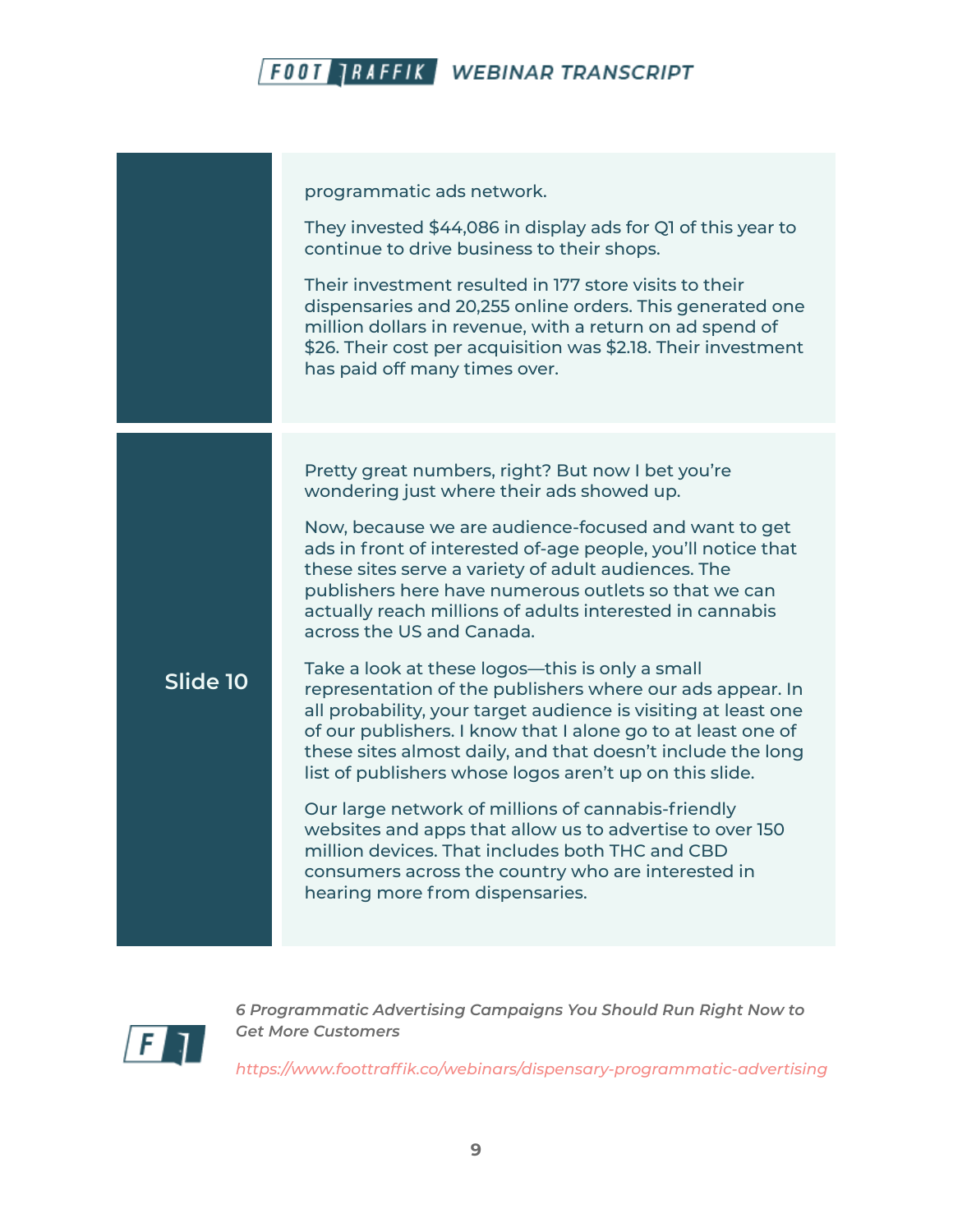Now that we know the types of ads you can run and where they're going to show up, let's talk campaigns and how to put this into practice. **Slide 11** So how can you make the most of these types of ads? Let's talk about 6 ad types that can score you more customers. These are all audience-focused ads. It's about reaching people when they're in particular geographic locations or have shown particular online behaviors, like visiting your website. First up: radius targeting. This is when you target consumers within a certain radius around your dispensary or your delivery area. This is an excellent way to reach everyone that's visiting shops nearby or other tourist hotspots in your vicinity. Basically, you set a perimeter around a specific point, like your dispensary. If you're in an urban area, you may want to set a smaller perimeter, like 2 miles. In a suburban area, 5 miles will work better. Your perimeter acts as an on-switch. When people who meet your demographic requirements enter your perimeter when your ads are running and they check an in-network site or app, they'll see your ad. Simple, right? This is a great way to remind people that you're just around the corner and to drive foot traffic. You can also use it to encourage people to order ahead of time. If your target audience shops at nearby stores or goes to the local yoga studio, this is a great way to entice them to



*6 Programmatic Advertising Campaigns You Should Run Right Now to Get More Customers*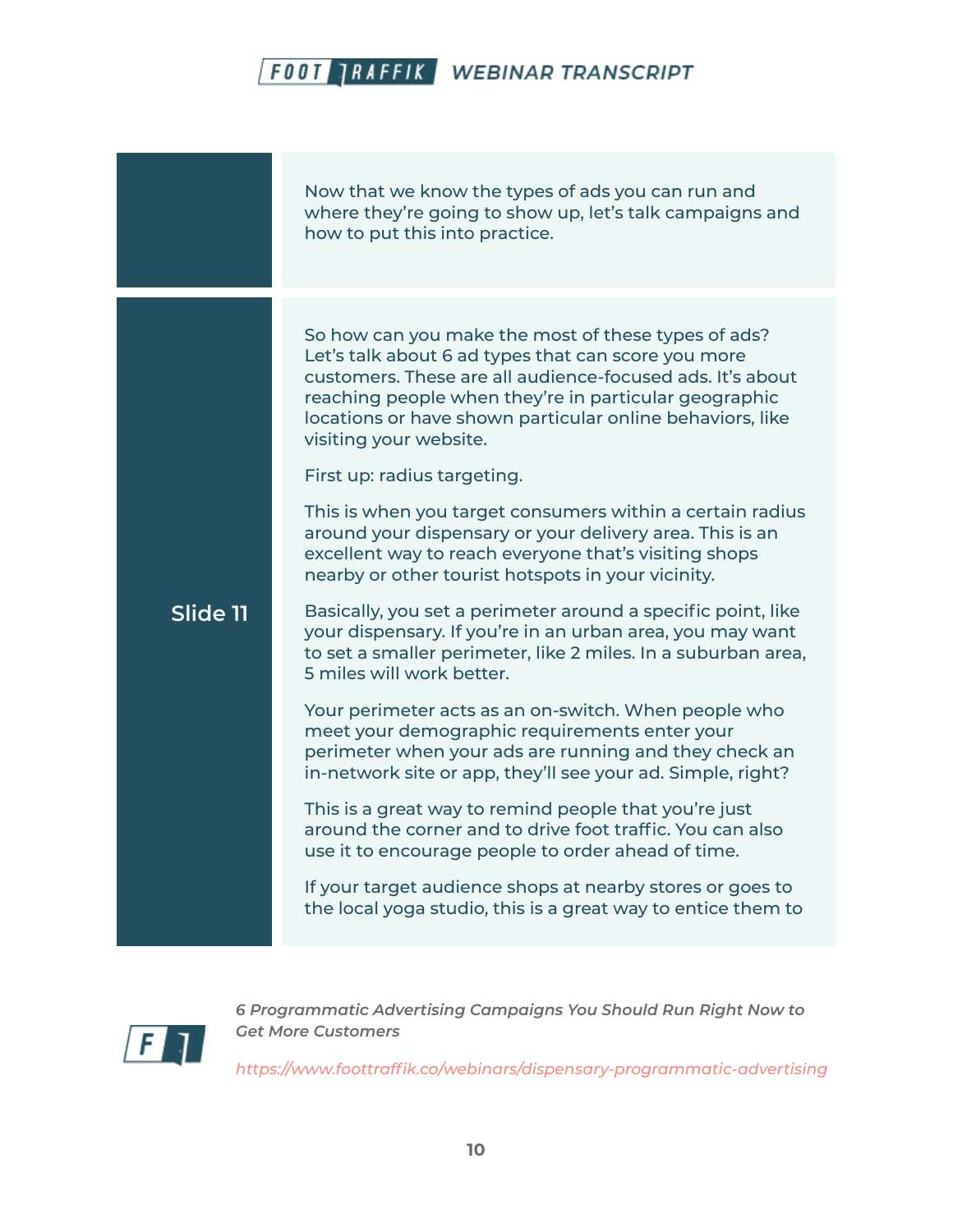|          | stop by. This type of campaign can be run across all ad<br>types, so you can have a mobile banner ad on a popular<br>sports website or a native ad on a magazine app. The ads<br>themselves may differ in order to reach the right<br>audience, but the targeting may not.                                                                                                                                                                                                                                                                                                                                                                                                                                                                                                                                                                |
|----------|-------------------------------------------------------------------------------------------------------------------------------------------------------------------------------------------------------------------------------------------------------------------------------------------------------------------------------------------------------------------------------------------------------------------------------------------------------------------------------------------------------------------------------------------------------------------------------------------------------------------------------------------------------------------------------------------------------------------------------------------------------------------------------------------------------------------------------------------|
| Slide 12 | The next ad type is competitor targeting, which is the<br>ability to target competing retailers to gain market share.<br>This strategy is essentially trying to lure people away from<br>your competition.<br>Basically, instead of drawing a perimeter around your<br>dispensary or a particular neighborhood, you focus on the<br>area surrounding your competitors. You can then create a<br>special offer to score new customers and draw them away<br>from your competition.<br>This is especially useful in high-density areas where there<br>are a lot of dispensaries. So let's say you're a new<br>dispensary setting up in a large city like LA, Boston,<br>Detroit, or Philly, then you may want to use competitor<br>targeting to introduce yourself to your competitors'<br>customers and get them to shop with you instead. |
| Slide 13 | Landmark targeting is done in a similar way. Just like<br>competitor target, you draw on a map around the areas<br>where you want to target.<br>This is perfect for targeting people at certain locations.<br>Basically, you want to find the places your target                                                                                                                                                                                                                                                                                                                                                                                                                                                                                                                                                                          |



*6 Programmatic Advertising Campaigns You Should Run Right Now to Get More Customers*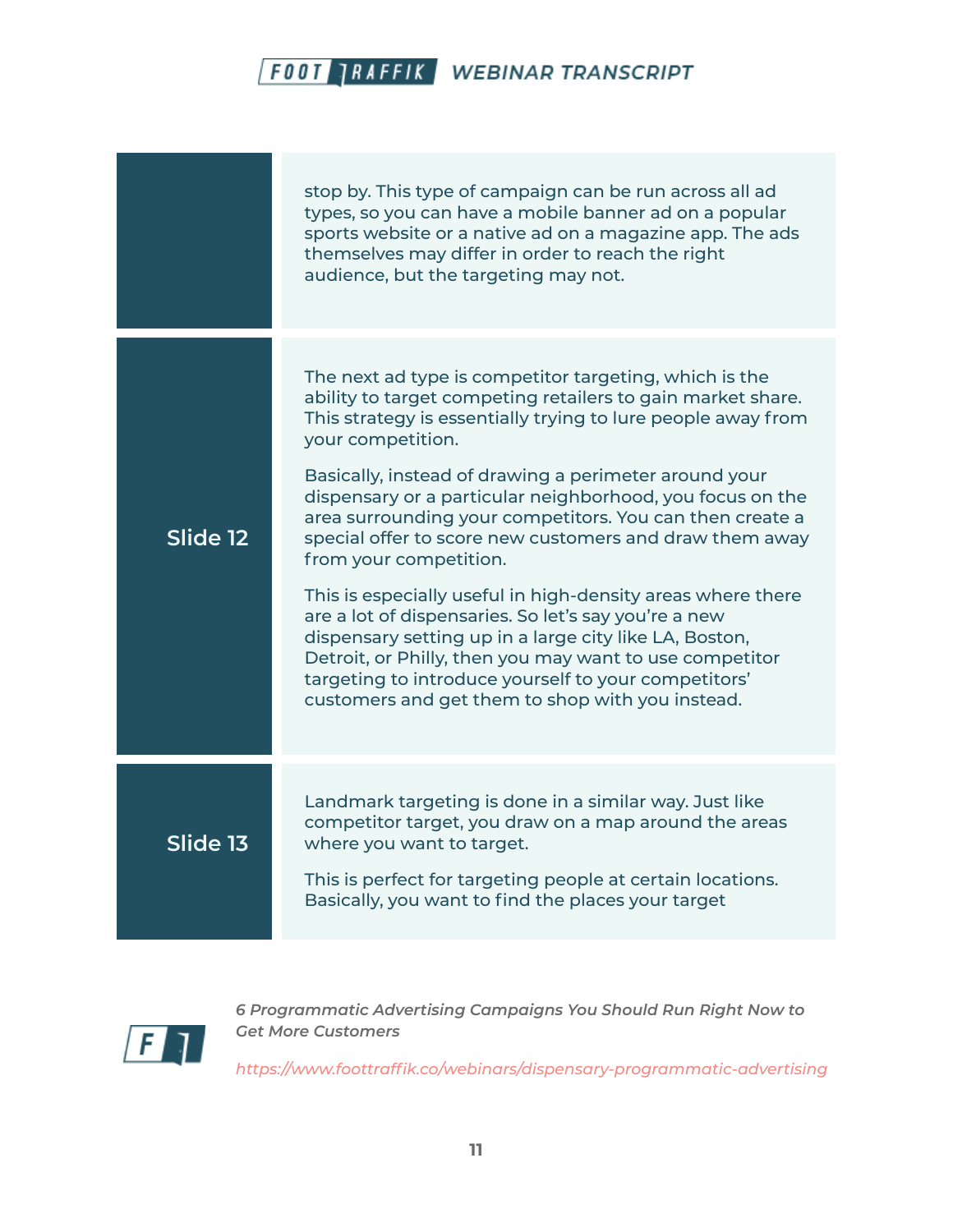customer is likely to frequent. If your focus is on wellness, for example, maybe you would want to target the holistic shop down the street or the organic supermarket nearby. Basically, with this ad type, you would want to think about where your target audience spends time. Do they take public transportation to work? Do they go to a particular gym? Do they enjoy the nearby parks? Then you can create ads for those specific areas to get them to shop with you. **Slide 14** You've probably heard the term "retargeting." And there's no doubt that you've been part of a retargeting campaign. You know when you're shopping for some sneakers and then you decide not to buy them? A day or two later, you're checking Facebook, and surprise, there's an ad from Nike. They've retargeted you—they put a pixel or cookie on your device so that they can serve you ads based on what you did on their website. It's one of the most effective tools you can use to reach customers who are on the brink of abandoning their shopping carts. Simply put, retargeting refers to the practice of reaching out to consumers who have interacted with your brand before. It involves the use of a simple Javascript code called a "pixel" to track that consumer after they leave your site. That pixel tracks the websites a user visits and their behavior to determine interests, as well as other



*6 Programmatic Advertising Campaigns You Should Run Right Now to Get More Customers*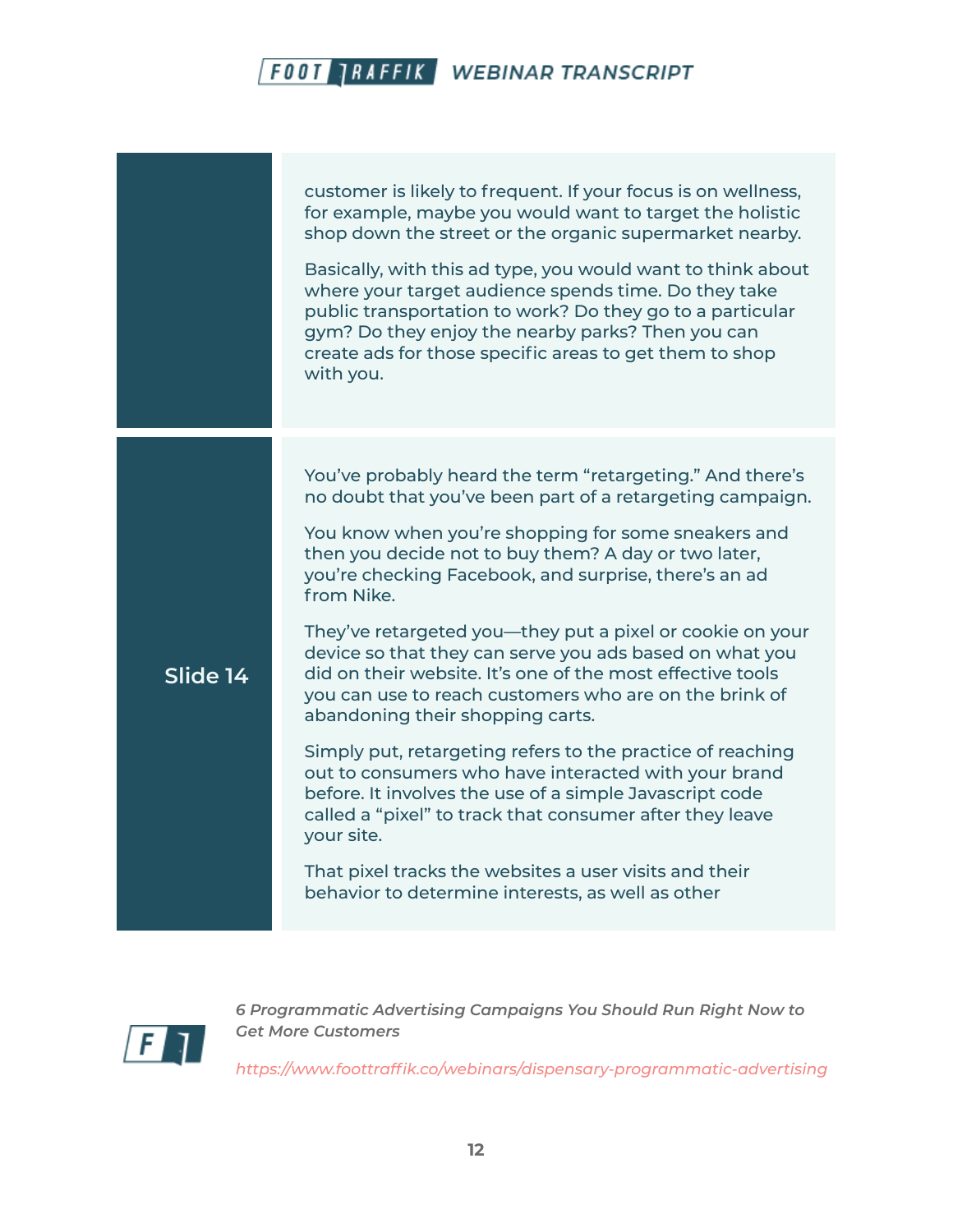|          | demographic and psychographic variables. Depending on<br>the type of campaign you want to run, this is the data that<br>will be used to determine who will see your ads.<br>Retargeting can be done via all of our programmatic ad<br>types. So you can retarget customers who have already<br>engaged with your brand in some way. Maybe they've<br>made a purchase, or maybe they got to the checkout and<br>bailed.<br>Retargeting is one of the most effective ad campaigns<br>you can run and it can be done in tandem with other ad<br>campaigns.                                                                                                                                                                                                                                                                      |
|----------|------------------------------------------------------------------------------------------------------------------------------------------------------------------------------------------------------------------------------------------------------------------------------------------------------------------------------------------------------------------------------------------------------------------------------------------------------------------------------------------------------------------------------------------------------------------------------------------------------------------------------------------------------------------------------------------------------------------------------------------------------------------------------------------------------------------------------|
| Slide 15 | In general, special events that your ideal audience goes to<br>are great to target. However, many of those events have<br>had to be canceled or changed because of the pandemic.<br>Three of the locations that I'd segment under this heading<br>have been affected: stadiums, concert venues, and<br>time-bound events like outdoor festivals.<br>Imagine serving up ads at Coachella or other nearby<br>music festivals.<br>There are still events going on at a different scale in some<br>areas, and there are new events like drive-in concerts that<br>you can target. Once these events are back on, I definitely<br>recommend that you begin targeting them.<br>Until then, the pandemic has brought a retro event back.<br>Drive-in movies are a thing again, and they're a great<br>place to launch targeted ads. |



*6 Programmatic Advertising Campaigns You Should Run Right Now to Get More Customers*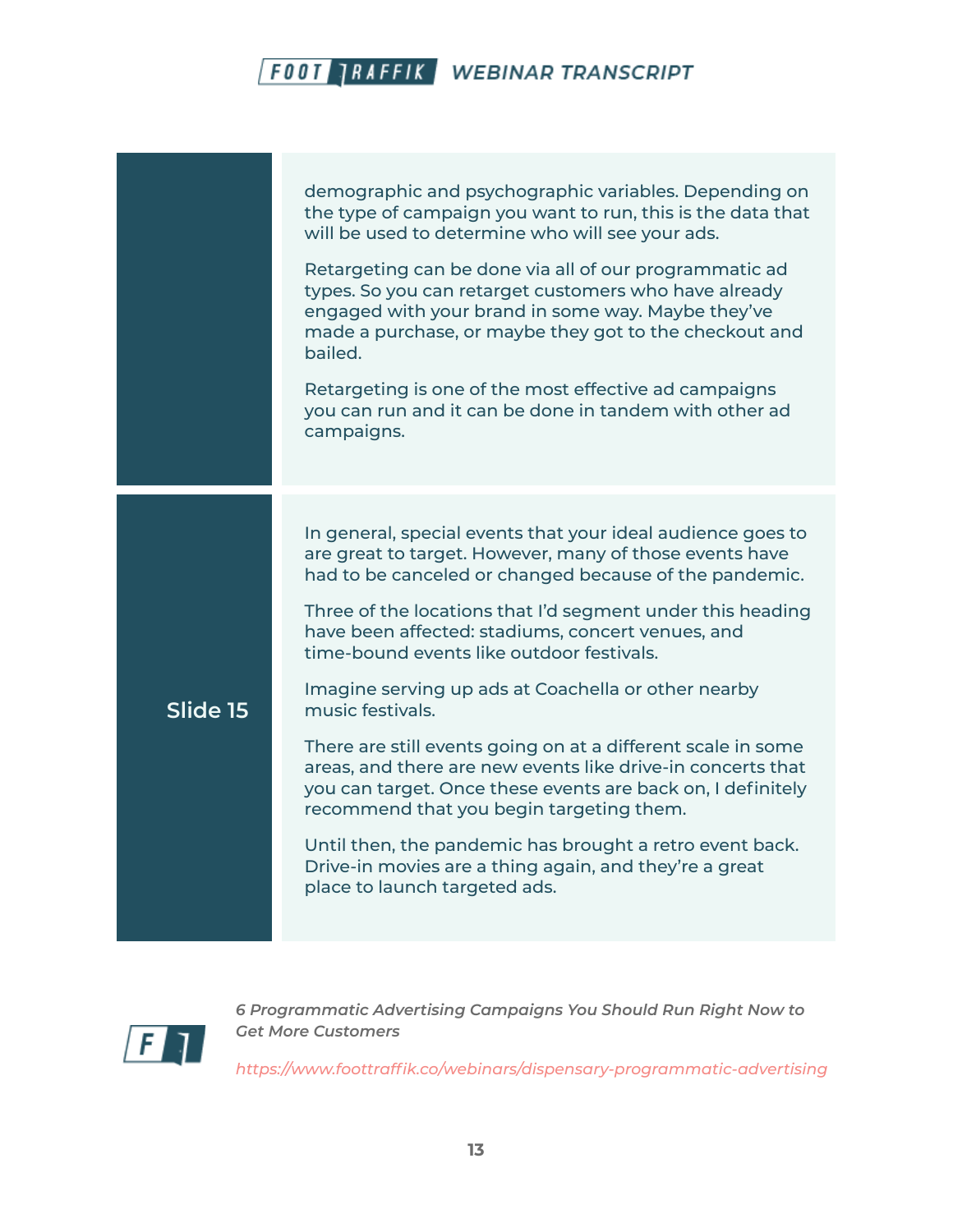|          | As with all of these ad campaigns, the main concern is<br>just finding those events and places that your target<br>audience will be at. If you're looking to advertise to<br>Millenials, then doing event targeting at a Phil Collins<br>concert isn't going to help you reach the people who are<br>most likely to buy from you. If your target audience is<br>boomers, however, then it may be perfect. |
|----------|-----------------------------------------------------------------------------------------------------------------------------------------------------------------------------------------------------------------------------------------------------------------------------------------------------------------------------------------------------------------------------------------------------------|
| Slide 16 | Until the nation legalizes cannabis, cannabis tourism will<br>continue. If you want to tempt visitors to check out your<br>shop, you should target your nearest airport, as well as<br>popular attractions that are close by.                                                                                                                                                                             |
|          | These spaces have taken a bit of a hit because of the<br>pandemic. However, they are slowly opening across the<br>country.                                                                                                                                                                                                                                                                                |
|          | If you're in LA, you can target LAX, Griffith Park, the<br>Hollywood Sign, the Boulevard, and more. Ideally, focus on<br>the spots that are closer to your store. You can even target<br>hotels with video ads!                                                                                                                                                                                           |
|          | There's no need to target every attraction. You'll have<br>more success if you methodically target only certain<br>attractions that your ideal audience is likely to visit.                                                                                                                                                                                                                               |
| Slide 17 | If you want to make the most of your ads, targeting the                                                                                                                                                                                                                                                                                                                                                   |
|          | right places isn't enough. You also want to do these three<br>things to increase the effectiveness of your targeting.                                                                                                                                                                                                                                                                                     |



*6 Programmatic Advertising Campaigns You Should Run Right Now to Get More Customers*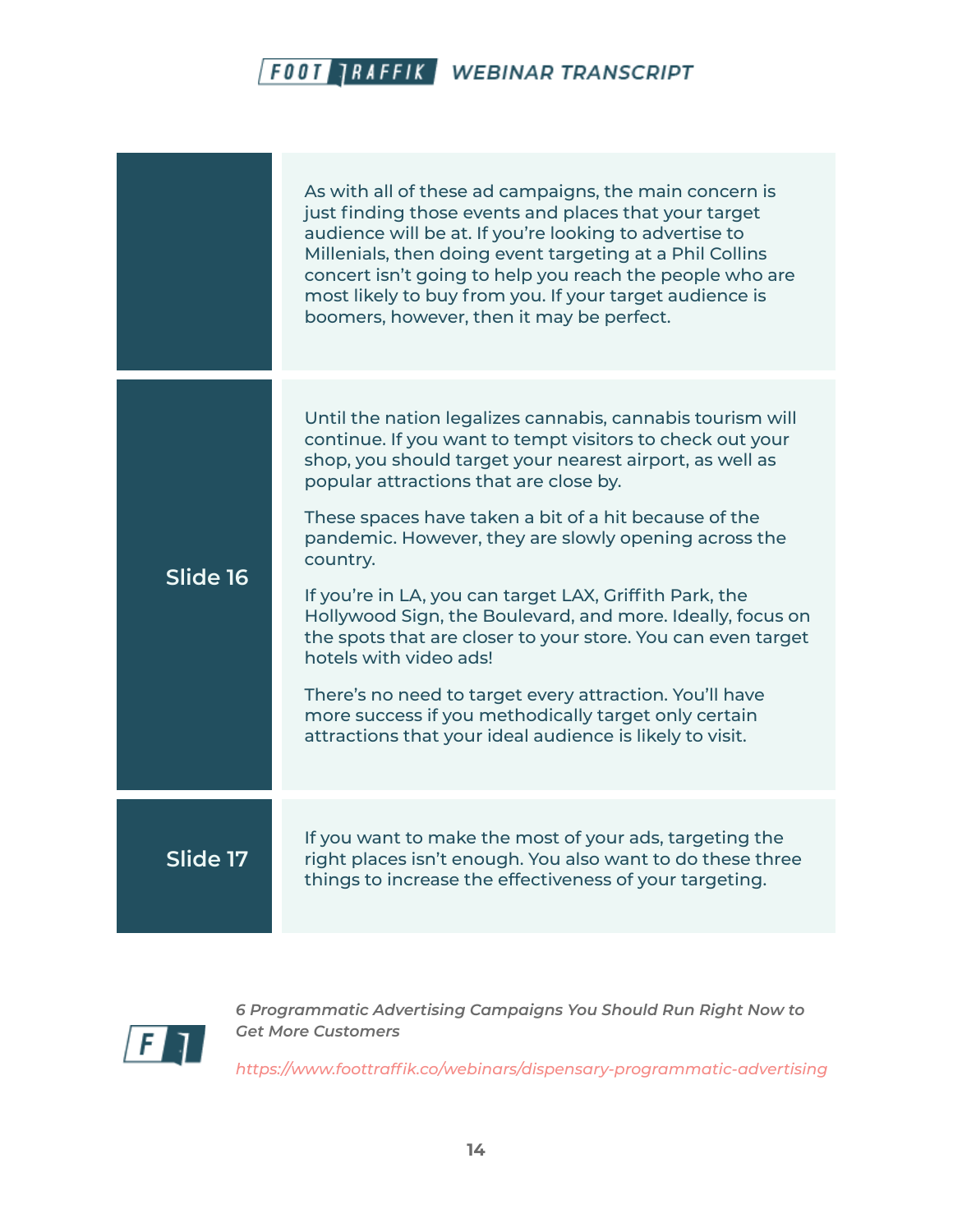|          | Tip one is to not just focus on location, but to also define<br>your radius by time.                                                                                                                                        |
|----------|-----------------------------------------------------------------------------------------------------------------------------------------------------------------------------------------------------------------------------|
|          | That means that when you choose to send ads to people<br>at your nearby Whole Foods, your ads should only run at<br>certain times.                                                                                          |
|          | There's no reason to run ads when people can't see them<br>or when they can't shop with you.                                                                                                                                |
|          | Tip two: take advantage of events. Certain areas and<br>places are more popular during events.                                                                                                                              |
|          | Plus, Summer is practically here and people will be hitting<br>up the beach and vacationing. There may be festivals and<br>summer events in some places in the country, though at a<br>different scale than previous years. |
|          | Create relevant ads around those events. By targeting<br>specific locations during those times, you can increase<br>your foot traffic.                                                                                      |
|          | Tip three: make sure to customize your ads.                                                                                                                                                                                 |
|          | If you go through the trouble of targeting different<br>locations, also create different ads for the various places.                                                                                                        |
|          | For example, your gym ad may say something about<br>relaxing or recovering after a workout, your event-based<br>ads may be more about having fun, and your restaurant<br>ad may talk about digging in to some good food.    |
|          |                                                                                                                                                                                                                             |
| Slide 18 | Once you've done all this and have your ads running, how                                                                                                                                                                    |



*6 Programmatic Advertising Campaigns You Should Run Right Now to Get More Customers*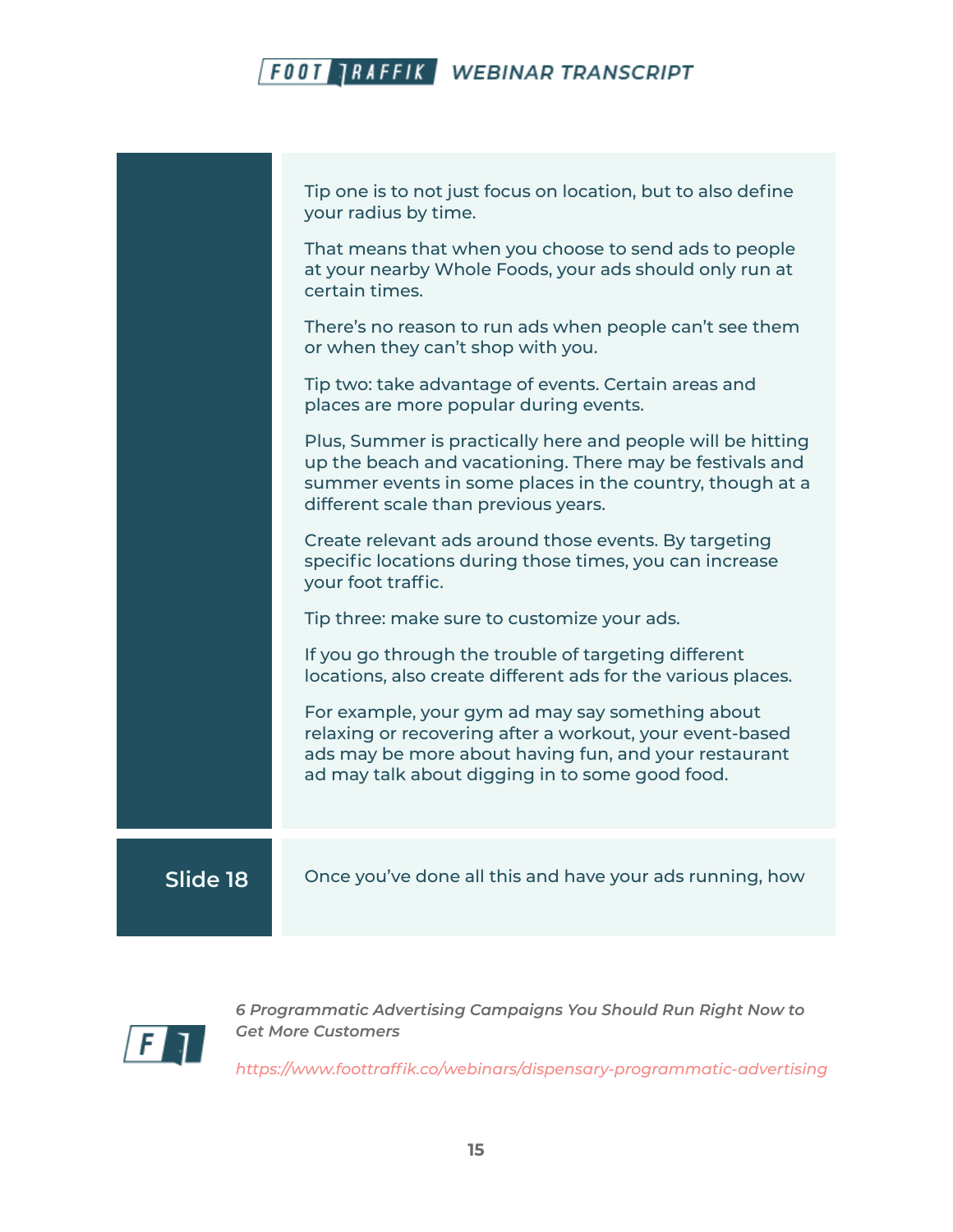

are you going to know whether they're effective?

After all, no one wants to do all this work and not know if it's working.

We've found that revenue attribution is crucial for making sure that your ads are helping you meet your goals. Unfortunately, not enough dispensaries and industry marketers are doing this.

At Foottraffik, we've actually made revenue attribution part of our mission. We don't just want to help you create ads, we want to make sure that you have the analytics necessary to make informed decisions about your advertising budget.

So what does this look like?

When you work with Foottraffik, we'll put in place the pieces necessary to track how well our ads are working. We'll install Google Analytics and enable ecommerce tracking.

This lets us see how many sales are attributable to different channels.

With programmatic ads, we also have a real-time reporting dashboard that helps you monitor your advertising success.

Not only does this help you see whether your ads are working or not, but it also makes it easier to determine where you should invest your advertising dollars. If you're running multiple campaigns, you can see which ones are getting you more clicks, and which is getting you more sales.



*6 Programmatic Advertising Campaigns You Should Run Right Now to Get More Customers*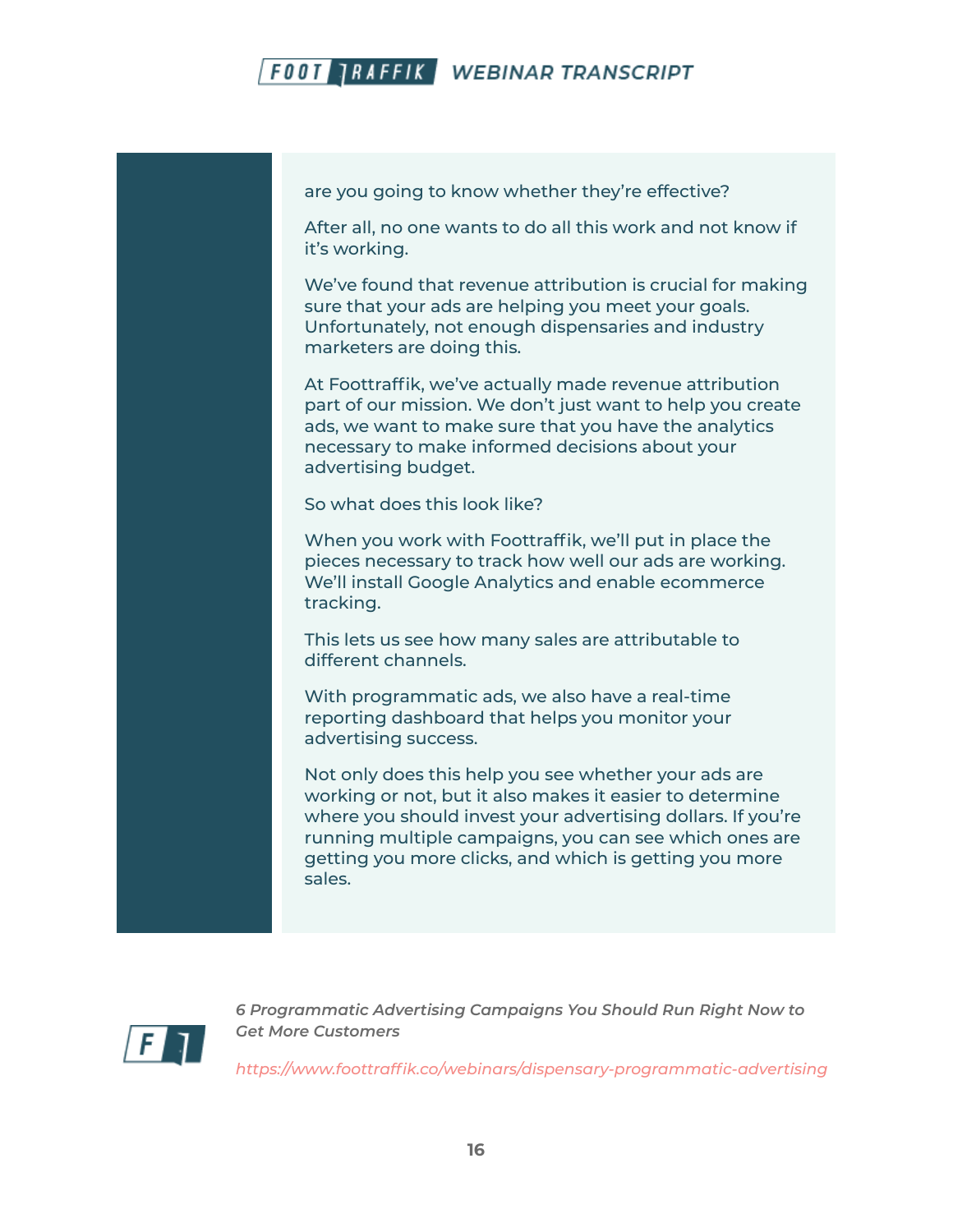|          | I want to note that we don't just do this for programmatic<br>ads. We can also measure the effectiveness of your Google<br>Ads and your SEO strategy. It's valuable across the board.                                                                                |
|----------|----------------------------------------------------------------------------------------------------------------------------------------------------------------------------------------------------------------------------------------------------------------------|
|          | And this tracking doesn't just clue you in to how well your<br>advertising is doing. It can also help you note changes<br>over time, recognize cyclical sales patterns, and identify<br>challenges and opportunities.                                                |
|          | When you sync Foottraffik Analytics with your<br>e-commerce software, you can see the source of your web<br>traffic, their conversion rate, and the number of<br>transactions from that source.                                                                      |
|          | You can also see the total revenue that can be attributed<br>to a specific source, as well as the average customer<br>spend.                                                                                                                                         |
|          | All of this is valuable information that you can use to make<br>informed decisions regarding your advertising budget.                                                                                                                                                |
| Slide 19 | Let me tell you a little more about what you can expect<br>when you partner with us to run programmatic ads. We'll<br>create the display and natives ads for you and send them<br>to you for review, then it will be show-time. As long as we<br>have your approval. |
|          | We'll have them running on your customers' favorite<br>websites and apps. Plus, we'll provide easy-to-read live<br>reporting so you can monitor your campaign's progress in<br>real-time.                                                                            |
|          | At the same time, because we want to deliver great<br>results, we will also be monitoring progress to make                                                                                                                                                           |



*6 Programmatic Advertising Campaigns You Should Run Right Now to Get More Customers*